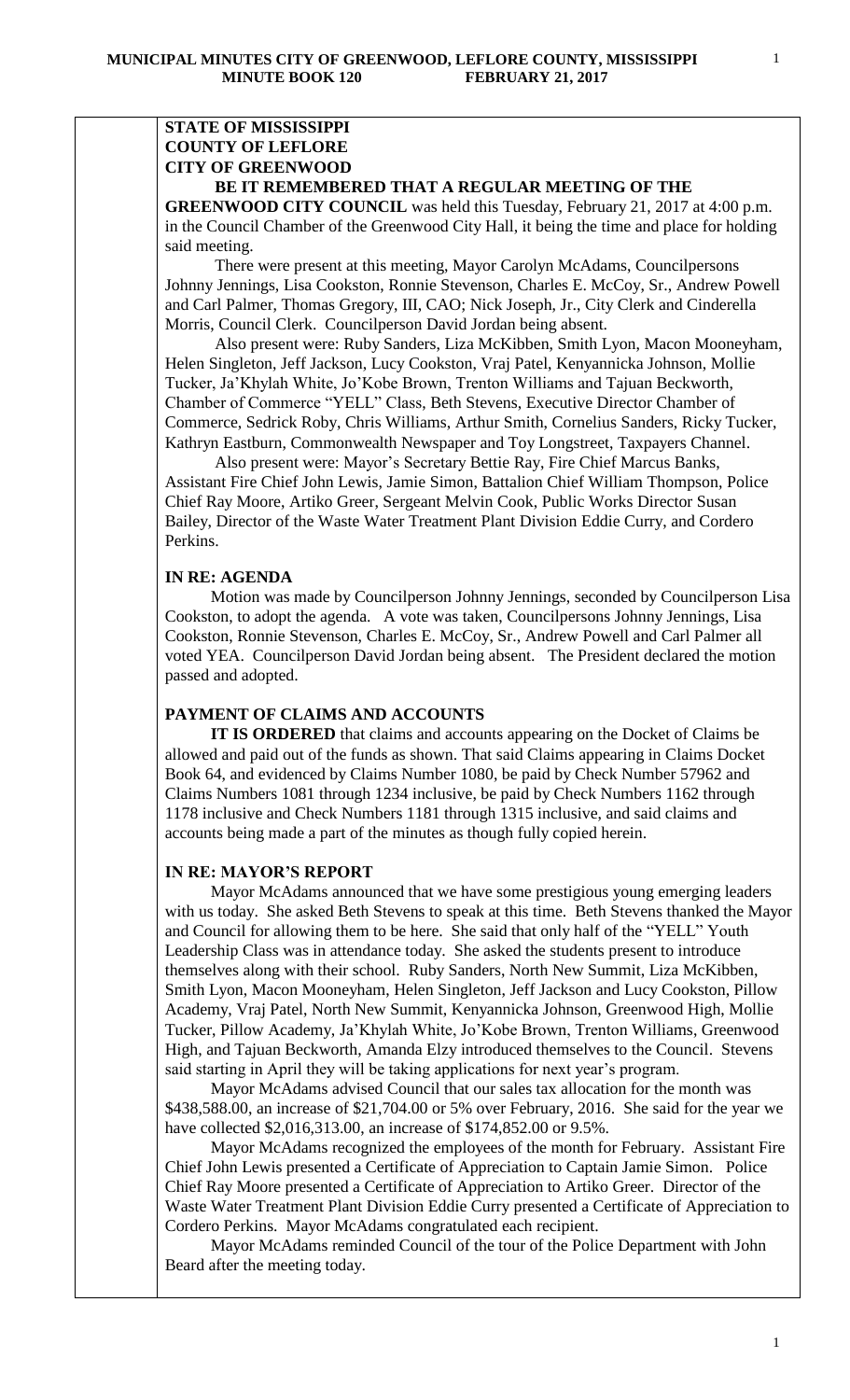| <b>MINUTE BOOK 120</b>                                         | <b>FEBRUARY 21, 2017</b>                                                                                                                                        |
|----------------------------------------------------------------|-----------------------------------------------------------------------------------------------------------------------------------------------------------------|
| <b>IN RE: PUBLIC AGENDA - NONE</b>                             |                                                                                                                                                                 |
| IN RE: POLICY ISSUES AGENDA - NONE                             |                                                                                                                                                                 |
|                                                                |                                                                                                                                                                 |
| <b>IN RE: ROUTINE AGENDA</b>                                   |                                                                                                                                                                 |
| IN RE: CONSENT AGENDA<br><b>IN RE: MINUTES</b>                 |                                                                                                                                                                 |
|                                                                | Motion was made by Councilperson Charles E. McCoy, Sr., seconded by                                                                                             |
|                                                                | Councilperson Johnny Jennings, to adopt the minutes of the February 7, 2017 City Council                                                                        |
|                                                                | meeting. A vote was taken, Councilpersons Johnny Jennings, Lisa Cookston, Ronnie                                                                                |
|                                                                | Stevenson, Charles E. McCoy, Sr., Andrew Powell and Carl Palmer all voted YEA.                                                                                  |
|                                                                | Councilperson David Jordan being absent. The President declared the motion passed and                                                                           |
| adopted.                                                       |                                                                                                                                                                 |
| <b>ORDER OF THE CITY COUNCIL</b>                               |                                                                                                                                                                 |
| <b>RECEIVING THE PRIVILEGE</b>                                 |                                                                                                                                                                 |
| <b>LICENSES REPORT OF THE</b>                                  |                                                                                                                                                                 |
| <b>CITY CLERK FOR THE MONTH</b>                                |                                                                                                                                                                 |
| OF JANUARY, 2017                                               | - Adopted Unanimously                                                                                                                                           |
| <b>ORDER OF THE CITY COUNCIL</b>                               |                                                                                                                                                                 |
| <b>RECEIVING THE FINANCIAL</b>                                 |                                                                                                                                                                 |
| <b>REPORT OF THE CITY CLERK</b>                                |                                                                                                                                                                 |
| FOR THE MONTH OF JANUARY,<br>2017                              | - Adopted Unanimously                                                                                                                                           |
|                                                                |                                                                                                                                                                 |
| A RESOLUTION AUTHORIZING                                       |                                                                                                                                                                 |
| THE CITY OF GREENWOOD TO                                       |                                                                                                                                                                 |
| <b>ENTER INTO AN AGREEMENT</b><br>WITH ELECTION SYSTEMS &      |                                                                                                                                                                 |
| <b>SOFTWARE FOR MAINTENANCE</b>                                |                                                                                                                                                                 |
| OF 36 TSX UNITS AND 1 OS                                       |                                                                                                                                                                 |
| <b>MACHINE FOR SEVEN (7) VOTING</b>                            |                                                                                                                                                                 |
| <b>PRECINCTS</b>                                               | - Adopted Unanimously                                                                                                                                           |
| <b>RESOLUTION AUTHORIZING THE MAYOR</b>                        |                                                                                                                                                                 |
| AND CITY CLERK TO DO ALL THINGS                                |                                                                                                                                                                 |
| <b>REASONABLE AND NECESSARY TO PAY</b>                         |                                                                                                                                                                 |
| ALL OBLIGATIONS ON THE DOCKET OF                               |                                                                                                                                                                 |
| <b>CLAIMS</b>                                                  |                                                                                                                                                                 |
| and,                                                           | <b>WHEREAS</b> , the City from time to time incurs necessary reasonable expenses;                                                                               |
| <b>WHEREAS</b> , all lawful obligations should be timely paid. |                                                                                                                                                                 |
|                                                                | NOW, THEREFORE, BE IT RESOLVED BY THE COUNCIL OF THE CITY                                                                                                       |
| OF GREENWOOD, LEFLORE COUNTY, MISSISSIPPI:                     |                                                                                                                                                                 |
|                                                                | <b>SECTION 1:</b> The Mayor and the City Clerk should be and they are hereby                                                                                    |
|                                                                | authorized to do all things reasonable and necessary to pay all those obligations listed in the<br>"DOCKET OF CLAIMS," BOOK 64, CITY OF GREENWOOD, FEBRUARY 21, |
| 2017, CITY COUNCIL MEETING.                                    |                                                                                                                                                                 |
|                                                                | The above and foregoing resolution, after having been first reduced to writing and                                                                              |
|                                                                | read by the Clerk of the Council, was introduced by Councilperson Charles E. McCoy, Sr.,                                                                        |
|                                                                | seconded by Councilperson Johnny Jennings, and was adopted by the following roll call to-                                                                       |
| wit:<br><b>YEAS</b>                                            | <b>NAYS</b>                                                                                                                                                     |
| Johnny Jennings                                                |                                                                                                                                                                 |
| Lisa Cookston                                                  |                                                                                                                                                                 |
| Ronnie Stevenson                                               |                                                                                                                                                                 |
| Charles E. McCoy, Sr.                                          |                                                                                                                                                                 |
| <b>Andrew Powell</b>                                           |                                                                                                                                                                 |
| David Jordan - Absent                                          |                                                                                                                                                                 |

Carl Palmer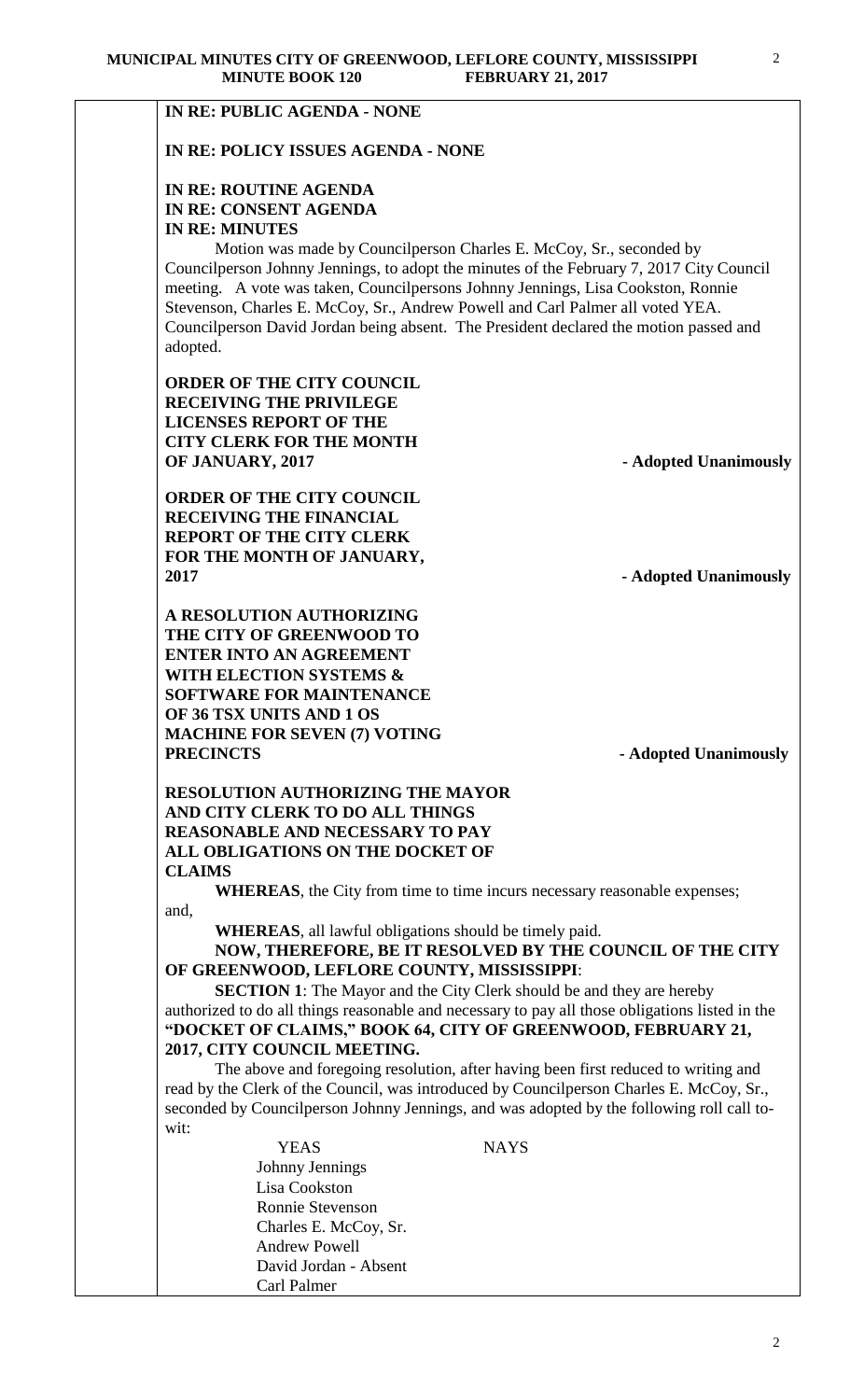**IN RE: ROUTINE ITEMS AGENDA A RESOLUTION APPROVING A PERMIT APPLICATION OF AT & T SOUTHEAST FOR USE AND OCCUPANCY AGREEMENT FOR THE CONSTRUCTION OR ADJUSTMENT OF A UTILITY WITHIN CITY STREET RIGHT-OF-**

**WAY - Adopted Unanimously**

**A RESOLUTION AUTHORIZING SUBMISSION OF AN APPLICATION FOR FINANCIAL ASSISTANCE UNDER THE 2017 MISSISSIPPI RECREATIONAL TRAILS PROGRAM (RTP) FOR IMPROVEMENTS TO THE YAZOO RIVER TRAIL AND ARBORETUM - Adopted Unanimously**

**IN RE: STUDY AGENDA -NONE**

 **THERE BEING NO FURTHER BUSINESS, THIS MEETING WAS ADJOURNED** 

# **RONNIE STEVENSON, PRESIDENT**

 **JOHNNY JENNINGS, VICE PRESIDENT**

 **LISA COOKSTON**

 **CHARLES E. MCCOY, SR.** 

 **ANDREW POWELL**

 **DAVID JORDAN**

 **CARL PALMER**

**CERTIFIED BY:**

**NICK JOSEPH, JR., CITY CLERK**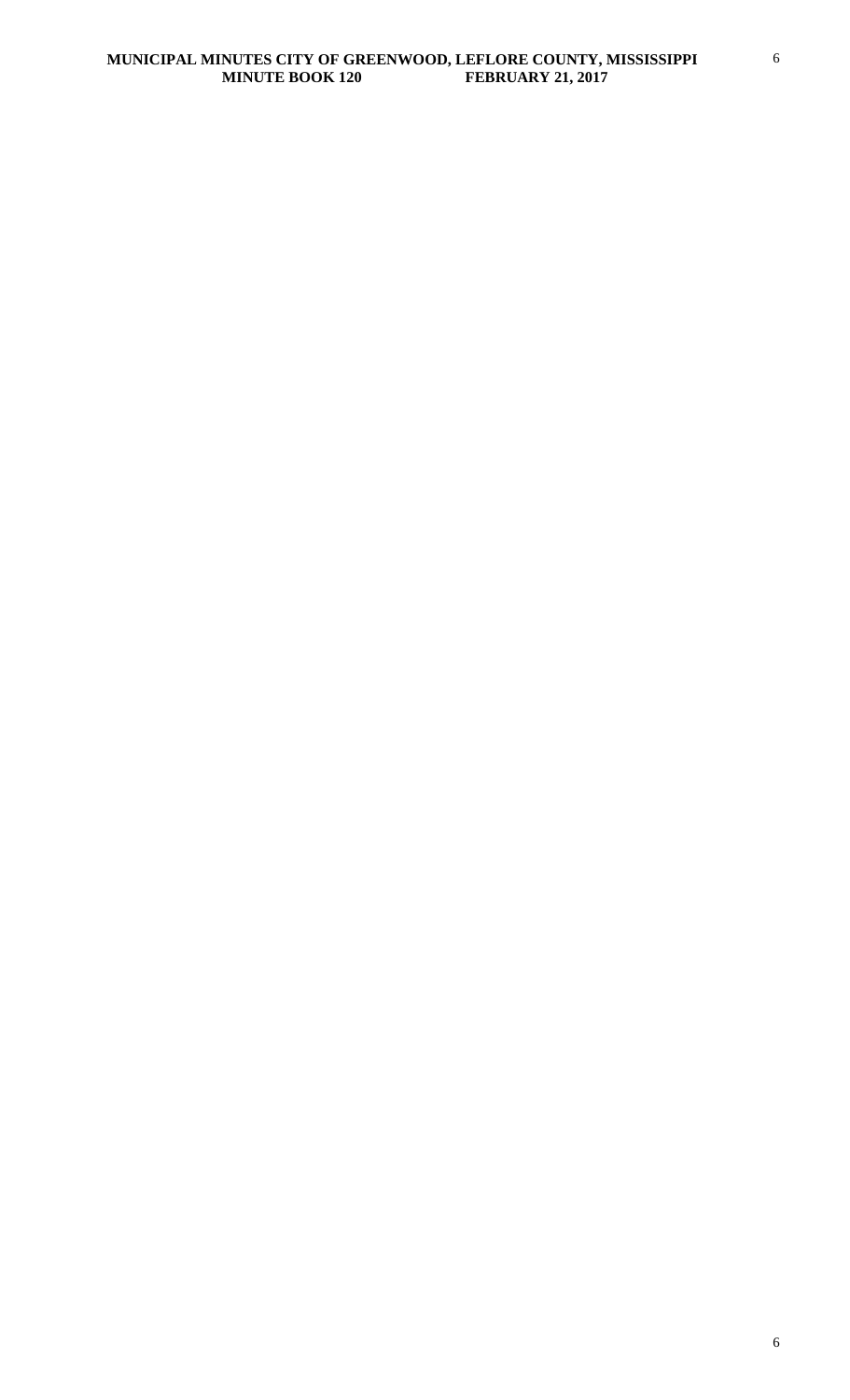## **STATE OF MISSISSIPPI COUNTY OF LEFLORE CITY OF GREENWOOD BE IT REMEMBERED THAT A SPECIAL MEETING OF THE**

**GREENWOOD CITY COUNCIL** was held this Tuesday, February 28, 2017 at 4:00 p.m. in the upstairs Conference Room of the Greenwood City Hall, it being the time and place for holding said meeting.

There were present at this meeting: Mayor Carolyn McAdams, Councilpersons Johnny Jennings, Lisa Cookston, Ronnie Stevenson, and Andrew Powell, Thomas Gregory, III, CAO; and Cinderella Morris, Council Clerk. Councilpersons Charles E. McCoy, Sr., David Jordan, and Carl Palmer being absent.

 Also present were: Bob Darden, Commonwealth Newspaper and Zach Hatcher, WABG TV Station.

### **IN RE: AGENDA**

 Motion was made by Councilperson Johnny Jennings, seconded by Councilperson Lisa Cookston, to adopt the agenda. A vote was taken, Councilpersons Johnny Jennings, Lisa Cookston, Ronnie Stevenson, and Andrew Powell, all voted YEA. Councilpersons Charles E. McCoy, Sr., David Jordan and Carl Palmer being absent. The President declared the motion passed and adopted.

 The purpose of the meeting today is a work session for the Council to review updates to the code of ordinances.

 Thomas Gregory provided Council with a copy of proposed updates to the Code of Ordinances. He advised Council that he has been working on this project for two years. He said the goals of the project are to remove ordinances that are in conflict with State law, to remove ordinances that are no longer relevant, to standardize format, language, and references throughout the code, to clarify existing language to make ordinances more enforceable, to incorporate new sections to ordinances as necessary and to create appendix of fees, charges, and salaries. He said that the Code of Ordinances was last updated in 1977. He further stated that his goal is to work with Municode.

 Thomas Gregory stated that Sec. 4-4 and 4-5 – Livestock running at large, Sec. 6-2—6- 8 – Slot machines, Sec. 6, Art. III – Electronic alarm monitoring boards, Sec. 13-7 – Pool and billiards halls, Sec. 13, Art. III – Obscenity and related offenses, Secs. 15-25—15-28 – Disability and relief fund, Sec. 19, Art. VI, Div. 2 – Parking meters, Secs. 19-28—19-30 – Railroads, Sec. 19, Art. IV – Pedestrians, and Sec. 19, Art. V – Bicycles are being removed from the Code of Ordinances. He explained why each section was being removed.

Councilperson Charles E. McCoy, Sr. entered the meeting at this time.

 Thomas Gregory explained new sections to the Code; Sec. 6, Art III – Beekeeping, Secs. 8-64, 8-99, and 8-135 – Inspection fees raised, Sec. 10-110 – Regulation of junkyards, Sec. 14-59—14-74 – Tree preservation, Sec. 28-16(c) – Hand loaded commercial solid waste fees adjusted, Sec. 28-22(a) – Private collection permit fee raised to \$500, Sec. 28, Art. III – Recycling, Sec. 30, Art. II – Rights-of-way, Sec. 30, Art. IV – Complete streets, Sec. 34-120 – Low-speed vehicles, Sec. 38 – Vehicles for hire and transportation network companies, and Appendix A, Art. IV, Sec.  $2(a)(2)$  – Sign dimensions. He informed Council to review the information provided and to let him know something by the end of next week. He said he would like to have a revised code for Council to adopt by late March or early April.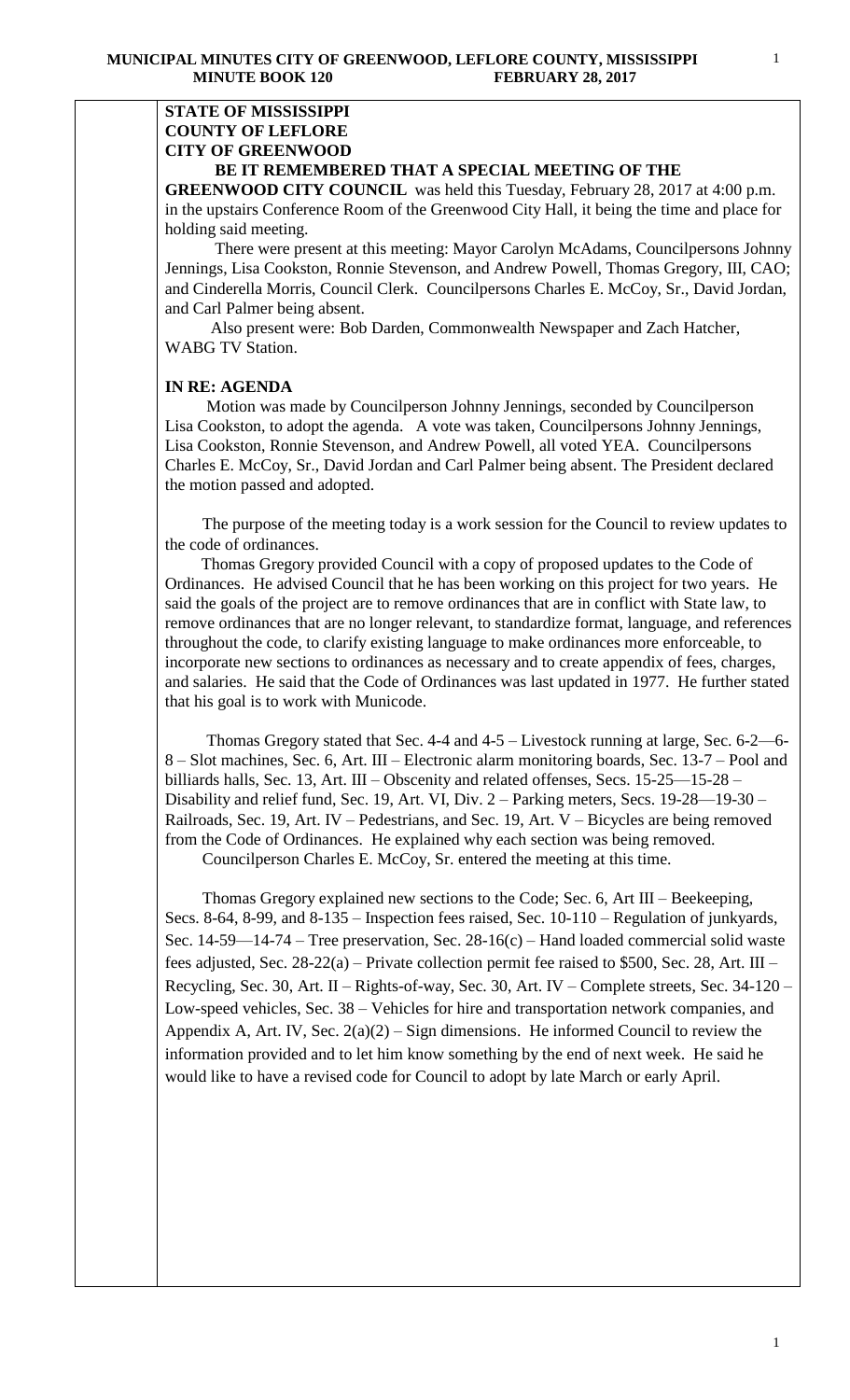# **THERE BEING NO FURTHER BUSINESS, THIS MEETING WAS ADJOURNED**

# **RONNIE STEVENSON, PRESIDENT**

# **JOHNNY JENNINGS, VICE PRESIDENT**

 **LISA COOKSTON**

 **CHARLES E. MCCOY, SR.** 

 **ANDREW POWELL**

# **DAVID JORDAN**

## **CARL PALMER**

**CERTIFIED BY:**

**NICK JOSEPH, JR., CITY CLERK**